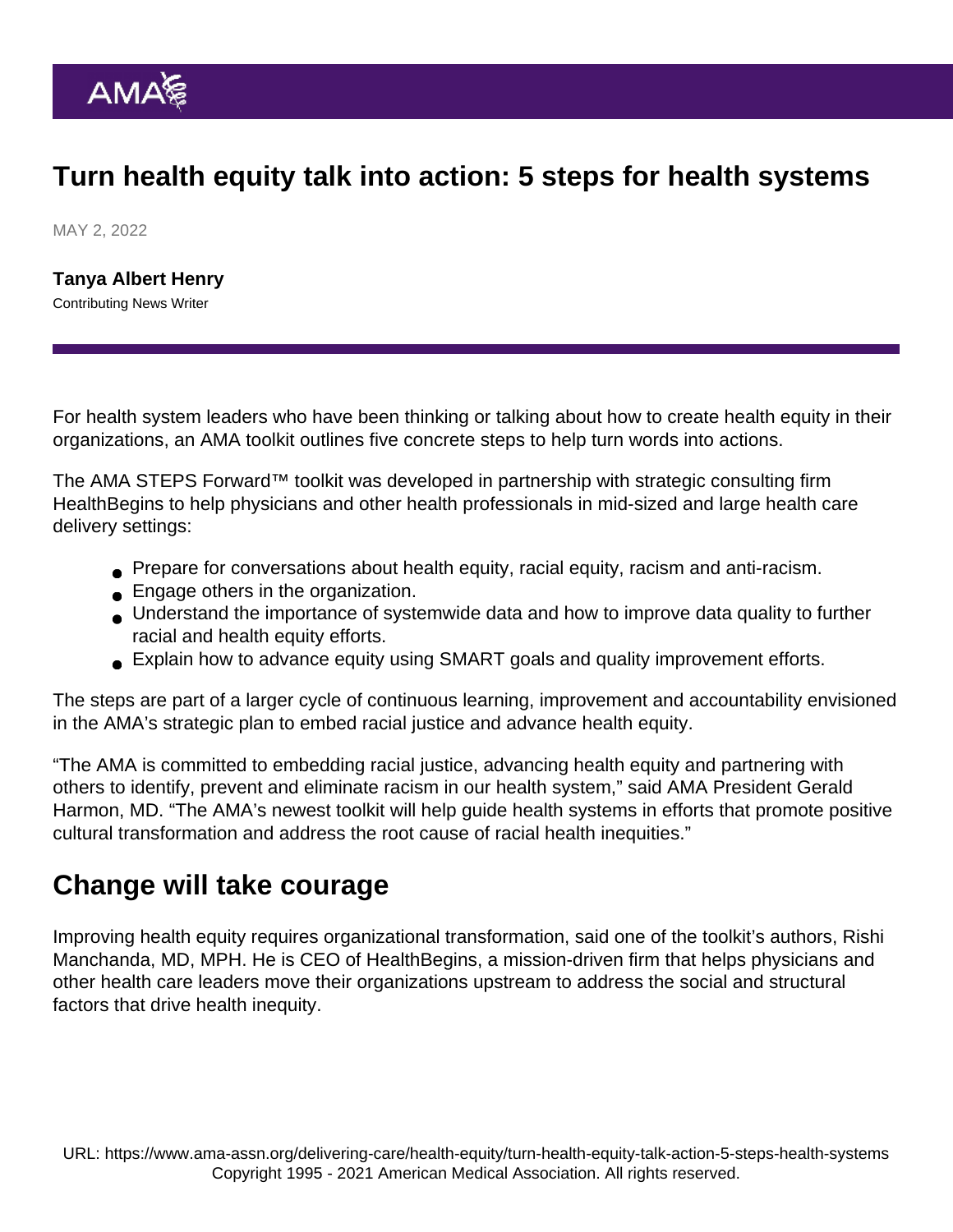"For those who don't know how to start or are afraid the process will overwhelm them, the answer simply lies with courage and leadership," Dr. Manchanda said. "Not just formal leadership. It is leadership that any individual—including physicians in health systems—can muster within themselves to courageously start answering a key question about how to proceed in making one's practice, one's own health system, an anti-racist organization."

Here's an overview of the five steps the toolkit outlines.

Commit as a health system to do the work. Commitment happens in two phases. Establish where you are by asking questions: Do we know whether access to care, preventive screenings, treatments, quality or outcomes measures differ by patient race, ethnicity or language? When was the last time—if ever—that we asked patients or employees how racism has affected their health and the care they've received? Next, identify champions to advance health equity work within the organization.

Start shifting organizational norms and practices by learning about what you don't know. Name it, frame it, explain it. It's important for everyone in the health system to develop a shared understanding of racism. This will involve individual and group learning, a review of insights and resources from health equity and racial justice researchers and scholars, and provide dedicated time and informal opportunities at work to talk with colleagues and patients. The AMA and Association of American Medical Colleges' [health equity guide to language, narrative and concepts](https://www.ama-assn.org/about/ama-center-health-equity/advancing-health-equity-guide-language-narrative-and-concepts-0) should be incorporated into this step.

Get a handle on your data. Ask two basic questions within and across departments: What does our patient data tell us about racial inequities in quality, access, health outcomes and health-related social needs among our patients? And what does data from our community, including our payers and local health department, tell us about these patient and communitywide inequities?

Develop a shared, clear, compelling vision for the entire system. Engage leaders within and across departments to work in teams. Focus on a few key, actionable measures and health inequities. The toolkit explains how to define a project charter with equity-focused SMART (specific, measurable, achievable, relevant and time-bound) goals.

Launch targeted improvement efforts across the system. Focused quality improvement campaigns that explicitly and specifically aim to advance racial justice and health equity help drive positive changes. The toolkit includes examples of health-system based initiatives to embed racial justice and advance health equity.

Another AMA STEPS Forward toolkit co-written by Dr. Manchanda provides [concrete steps for smaller](https://edhub.ama-assn.org/steps-forward/module/2782426) [practices](https://edhub.ama-assn.org/steps-forward/module/2782426) to advance health equity through action. Explore the [AMA Ed Hub™ Health Equity](https://edhub.ama-assn.org/health-equity-ed-center) [Education Center,](https://edhub.ama-assn.org/health-equity-ed-center) whose curated education from trusted sources is confronting health injustice and advancing equity.